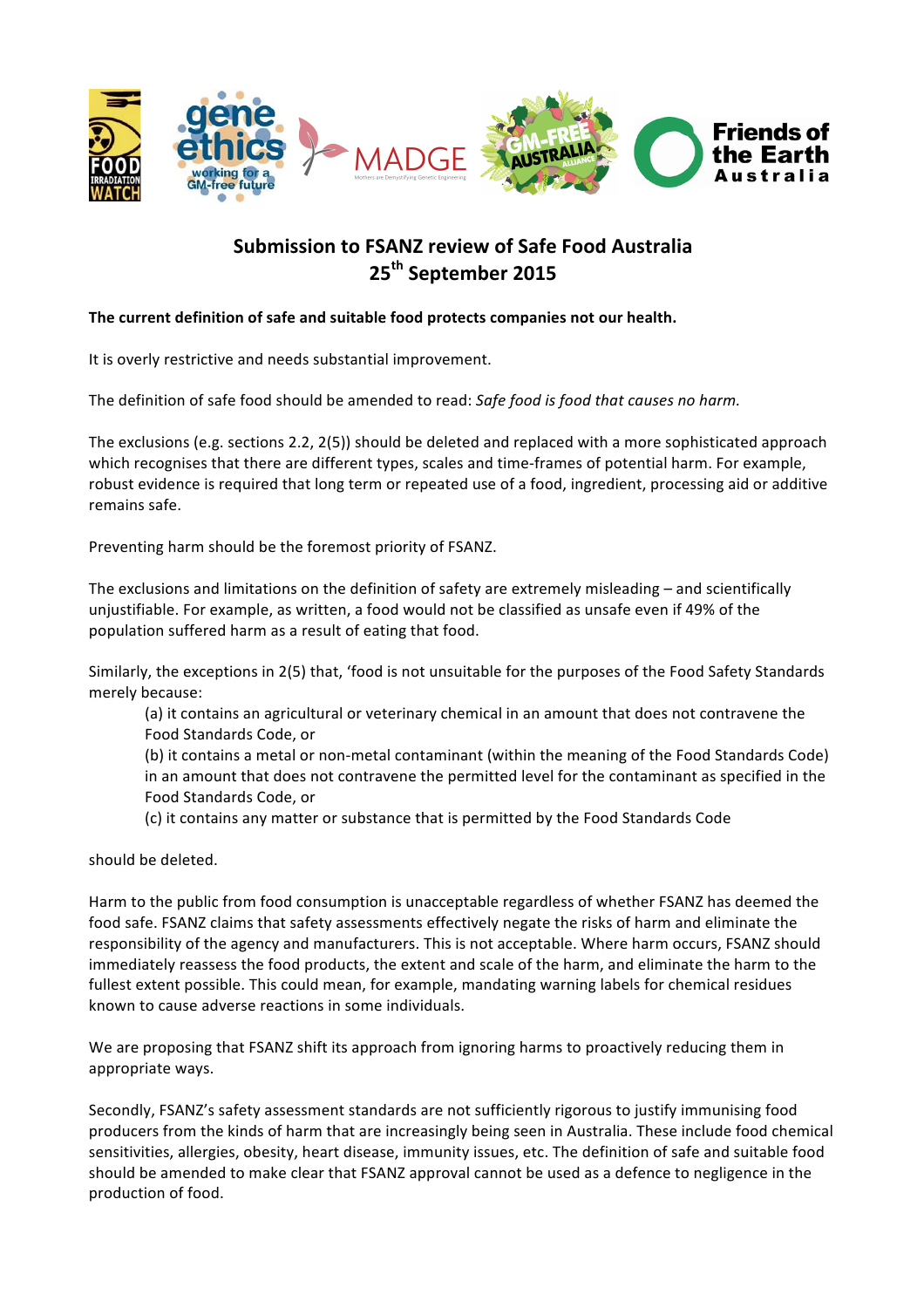Currently, the definition of safe and suitable food appears to be intended to protect companies not people from harm.

# **The definition of harm**

In the current edition of *Safe Food Australia*, food is deemed unsafe if it would be likely to cause physical harm to a person who might consume it. Harm is not currently defined in the publication, although we would recommend that the guide do so - as the definition of safety is inextricably linked to our understanding of harm.

Without a specific definition, harm will be understood based on its common meaning.

We believe that restriction of the definition of harm to physical harm is inappropriate. For example, there is substantial evidence that certain foods may cause behavioural problems - which should be explicitly captured in the definition of harm,

A definition of harm should include the following:

- Harm should be defined as any impact associated with the consumption of food that requires medical attention or intervention, or has acute or chronic impacts on the quality of life for those individuals affected:
- Harm should be defined to include direct, indirect, cumulative, chronic, long term and synergistic harm due to the consumption of one or more foods regardless of sensitivity, propensity, genetic makeup or other factors that may make an individual more or less susceptible to harm from the consumption of foods;
- Harm includes lethal and sub-lethal harms; it includes effects such as allergies, skin conditions, obesity, addiction, immune deficiencies, heart conditions caused by weight gain, physical, emotional and psychological reactions and behavioural changes;
- Harm that affects the members of vulnerable populations should also be considered harm.

The definition of safe and suitable food must recognise that there are numerous ways in which food can be unsafe and numerous different groups of people who may be harmed by their reactions to some foods, or the materials added to them or created during processing.

# The processes FSANZ uses to assess food safety are deeply flawed

The problems with FSANZ's current definition of safe and suitable food are compounded by the poor food safety assessment processes that FSANZ uses. Problems include FSANZ's:

- reliance solely, or predominantly, on applicant-generated data in its safety assessments;
- failure to test long term, chronic and sub-lethal impacts of exposure to multiple chemical residues;
- failure to ensure pre-market safety testing of all nanomaterials used in food and food contact materials;
- poor quality of safety assessments of genetically modified ingredients;
- refusal to re-evaluate approvals in light of new evidence in peer-reviewed papers that cast doubt on the safety of a variety of food ingredients.

FSANZ assessment practices are so far from best practice that they provide little evidence or reassurance of food safety and do not stand up to independent scientific scrutiny.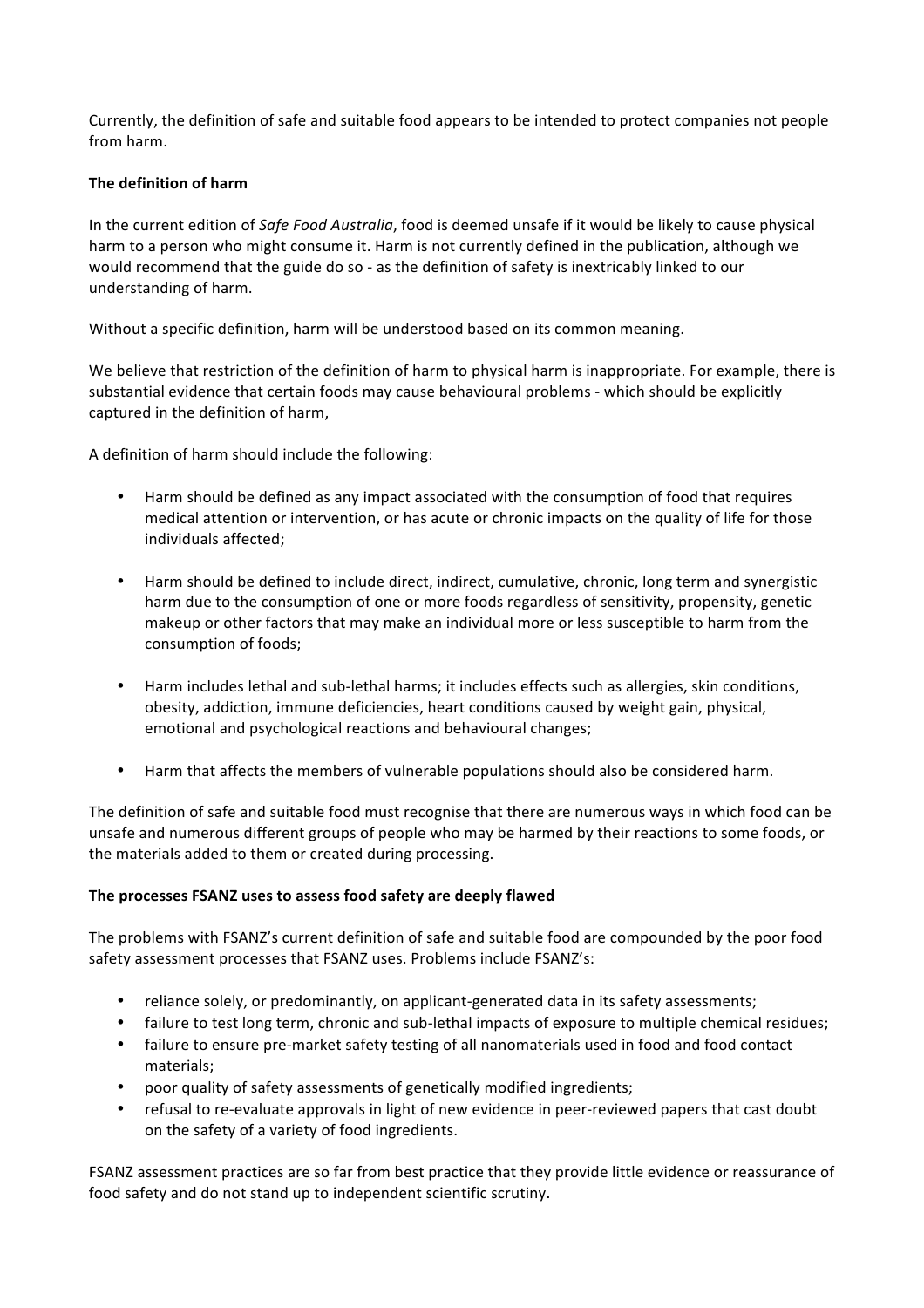## Novel foods cannot be assumed safe until they have been subject to rigorous safety testing

The definition of safe and suitable food should explicitly include recognition that new foods, new ingredients and new productions systems cannot be considered safe unless they have been subject to independent, peer-reviewed and best practice safety testing. That testing must assess the likelihood of harm, as defined above. Their lack of a history of safe use in the human food supply makes pre-market testing and evaluation even more imperative.

Food cannot be assumed to be safe because the food, ingredients, or additives are deemed 'substantially equivalent' to a food that has been assessed as safe as this concept has no scientific validity.

Food that contains nanomaterials cannot be assumed safe, even if the bulk form of the nanomaterial has a legitimate and long term history of safe use. The scientific evidence strongly supports this.

Food derived from new GM techniques such as CRISPR, zinc finger nucleases and cisgenics cannot be assumed safe until it has undergone rigorous pre-market safety testing and regulatory approval.

## Food cannot be assumed safe unless there are adequate surveillance systems in place

The definition of safe and suitable food does not recognise the role assessment, monitoring, surveillance and enforcement should have in determining and maintaining the safety of food. Food cannot be assumed to be safe, even following safety testing, unless there is a comprehensive surveillance system able to track sub-lethal, long term, cumulative and synergistic impacts in the commercial food supply. Without a robust food surveillance system, claims of a history of safe use of foods cannot be relied upon.

Though food surveillance is currently the responsibility of the states, FSANZ is and should be responsible for ensuring that effective food surveillance systems, applying uniform standards, are in place.

## **The Precautionary Principle**

The definition of safe and suitable food must include a clear and unequivocal commitment to the Precautionary Principle. FSANZ appears to have moved away from this principle and replaced it with a 'commercialise first' approach to new foods, new materials, and new ingredients.

The precautionary principle is also being abandoned when it comes to new evidence. FSANZ repeatedly rejects the evidence in peer-reviewed literature  $-$  either by ignoring or dismissing it  $-$  inevitably in favour of industry. The result is that there are no criteria for rethinking or reviewing a finding of safety. For example, FSANZ has refused to accept that nanoparticles are used in Australian foods. Now that independent testing has found nanoparticles are used, FSANZ claims they are safe, despite a substantial body of peer-reviewed evidence that suggests the contrary. FSANZ has also not applied the precautionary approach in their response to nanoparticles in food and food packaging.

## **Some foods are safer and more suitable than others**

FSANZ's definition of food safety is antiquated and fails to recognise how the problems associated with food safety and food harm have shifted.

It is now well established that the current system of industrial food production results in a suite of modern ills that FSANZ and the regulatory system do not address. While the food regulatory system has significantly reduced the harms historically associated with food (such as *E. coli* contamination) it ignores severe problems such as obesity, allergies, behavioural issues, chronic long term diseases etc. caused by the current food system.